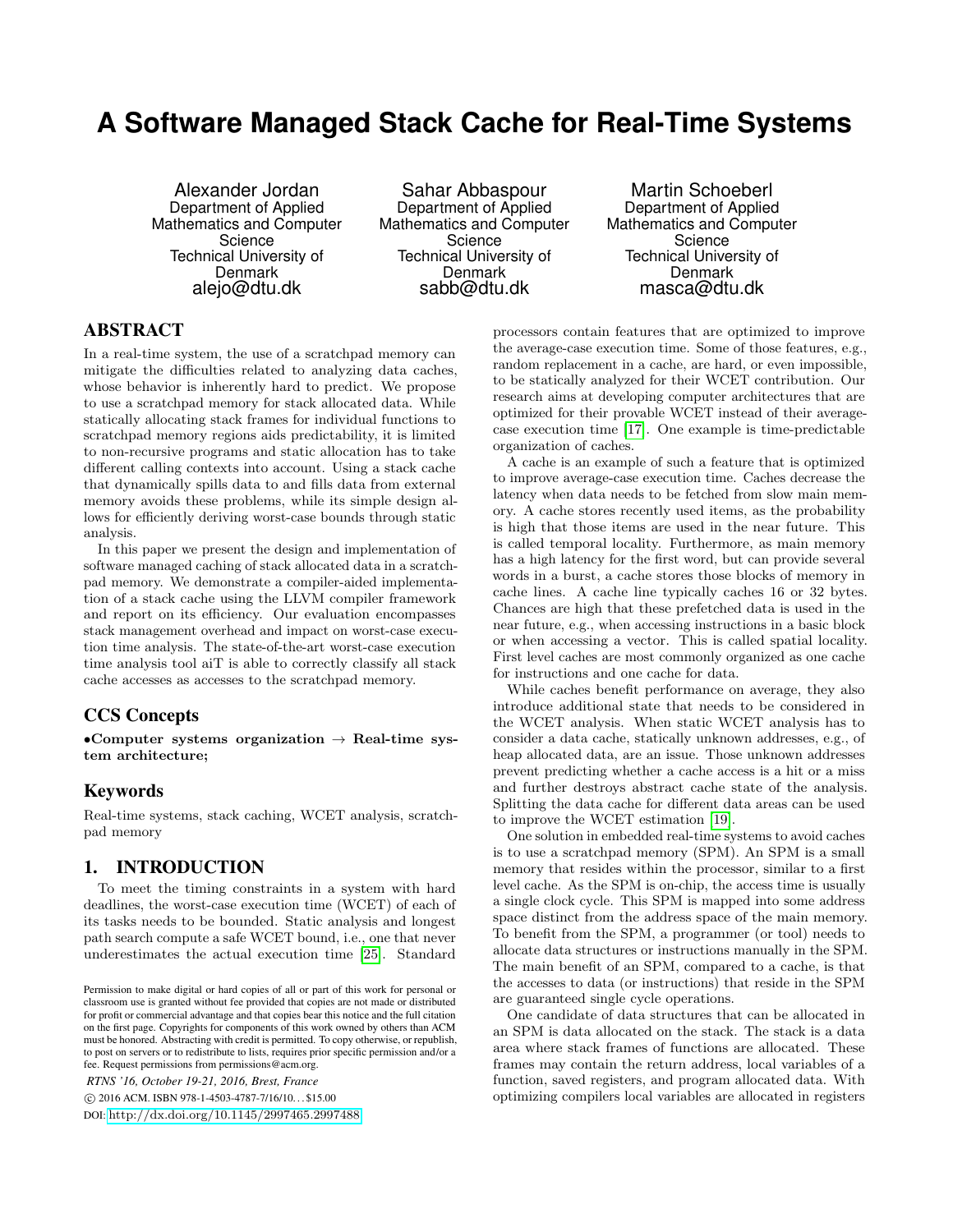and the stack contains register spill slots.

This paper presents software-managed caching of stack content in an SPM. The software stack cache is designed to be time-predictable. On function entry, space is reserved in the SPM for the stack frame and on function return this reservation is returned. Stack accesses are redirected to the SPM and are single cycle operations. Movement of stack data between the main memory and the SPM is performed in software. In contrast to hardware solutions, this proposal can be applied to any standard embedded processor that has an SPM.

The contributions of this paper are: (1) we describe a stack cache implemented in software using a standard SPM, (2) we evaluate the dynamic utilization of the SPM, and (3) we examine how static WCET analysis handles the stackcache related memory accesses and spill/fill operations using aiT [\[7\]](#page-6-0), a state-of-the-art WCET analysis tool.

This paper is organized in six sections: The following section presents related work. Section [3](#page-1-0) provides details on the implementation of a software managed stack cache. Section [4](#page-3-0) discusses its WCET analysis aspects. Section [5](#page-3-1) evaluates the stack cache with regard to its behavior dynamically and during static analysis. Section [6](#page-6-1) concludes.

# 2. RELATED WORK

Lee et al. [\[12\]](#page-6-2) propose to divert all references to the stack data to a stack value file (SVF) instead of L1 data cache. Each memory location maps to a register in the SVF based on the lowest address bits. When the stack pointer value changes, data from the first level cache moves to the SVF.

For a stack machine, such as the Java virtual machine, the two top elements of the stack cache can be implemented as dedicated registers, which can be directly accessed during the ALU operations [\[16\]](#page-7-3).

Bai et al. [\[2\]](#page-6-3) propose a technique that can run any application on the limited local memory. In this work, a pointer is set to a global address rather than a local address. A function s2p converts the address by finding which function the pointer belongs to. Then the s2p function computes the offset of the pointer variable from the start of the frame in the local memory. Finally s2p returns the global address of the pointer.

Park et al. [\[14\]](#page-7-4) use the memory management unit for a dynamic address mapping to the SPM. Their method requires no architectural modification or complier assistance and generates permission faults when access to the stack region is outside the SPM. Dominguez et al. [\[4\]](#page-6-4) introduce a method to allocate stack data of recursive functions in an SPM. Profiling information helps to place the most commonly occurring stack depths in the SPM.

Circular stack management [\[10\]](#page-6-5) is a software technique to keep the active stack data in the SPM. This work introduces a software SPM manager to check if there is enough space in the SPM. Lu et al. optimize the circular stack management approach in [\[13\]](#page-6-6). Their heuristic places stack data using a (profile-based) weighted call graph and thus aims to reduce the overhead of SPM management by increasing the granularity of accessing the main memory and eliminating calling the special functions that move data.

Kim [\[11\]](#page-6-7) proposes a source code modification technique to fit the stack data into the SPM. When the stack data does not fit, the memory is divided into multiple same-sized blocks. Only the address of one block is dynamically allocated, and

this block is managed as a single line direct mapped cache. However, the proposed technique cannot handle recursive function calls.

The allocation of data in the SPM can be optimized for the WCET [\[3,](#page-6-8) [22,](#page-7-5) [23\]](#page-7-6). Suhendra et al. use Integer Linear Programming to find an optimal allocation of data objects into the SPM. This work is further extended by search-based approaches to also consider infeasible program paths. The allocation of data in the SPM is static, i.e., fixed at compile time, where our software stack cache exchanges data with main memory in a time-predictable way.

Abbaspour et al. [\[1\]](#page-6-9) propose a hardware stack cache. The stack cache is managed using three special instructions exposed in the instruction set: reserve, free, and ensure. Typed load and store instructions are used to access stack data. The additional stack cache space reduces the number of loads from the data cache and decreases the number of slow main memory accesses. Additionally, the stack cache eliminates the long latency stores to the write-through data cache. Worst-case spill and fill memory traffic can be statically analyzed [\[9\]](#page-6-10). This hardware stack cache provides the inspiration for the presented software stack cache with an SPM. While a hardware managed stack cache requires modifications to the instruction set to implement the stack cache semantics, we propose to implement the stack cache in software, with assistance of the compiler.

Schoeberl and Nielsen [\[20\]](#page-7-7) explore a hardware managed stack cache that does not need any compiler support. This approach is the opposite of our approach, where we use standard hardware and implement stack caching with compiler support in software.

In our approach we provide compiler support to dynamically reuse the SPM for stack frames of different functions. An SPM can also be dynamically reused for different tasks in a preemptive multitasking system [\[24\]](#page-7-8).

#### <span id="page-1-0"></span>3. SOFTWARE MANAGED STACK CACHE

Each function in a program typically allocates space on the stack, i.e., its stack frame. A stack frame associated with a function contains information on the return address, saved register values, as well as function-local variables and data structures. This type of data is frequently accessed and thus benefits from caching. Moreover, compared to data allocated on the heap, it is easy to statically determine the addresses of stack allocated data during WCET analysis. Therefore, we propose a software managed stack cache using a processor-local SPM.

Implementing the software managed stack cache requires that the stack cache specific operations are available in software and support from the compiler. The compiler is responsible for placing calls to those management functions at certain program points and for performing address translation for stack loads and stores.

#### 3.1 Stack Cache Management

The software managed stack cache is an SPM organized as a ring buffer, thus following a FIFO strategy. For manipulating this ring buffer, we define two pointers:  $stack \text{ to }$  (sc\_top) and *memory top*  $(m_{top})$ . The stack memory between these pointers is the memory that is currently cached in the SPM. The sc\_top pointer refers to the address of the top of the stack data, which is cached in the SPM. The m\_top pointer is the address of the first element that is not anymore cached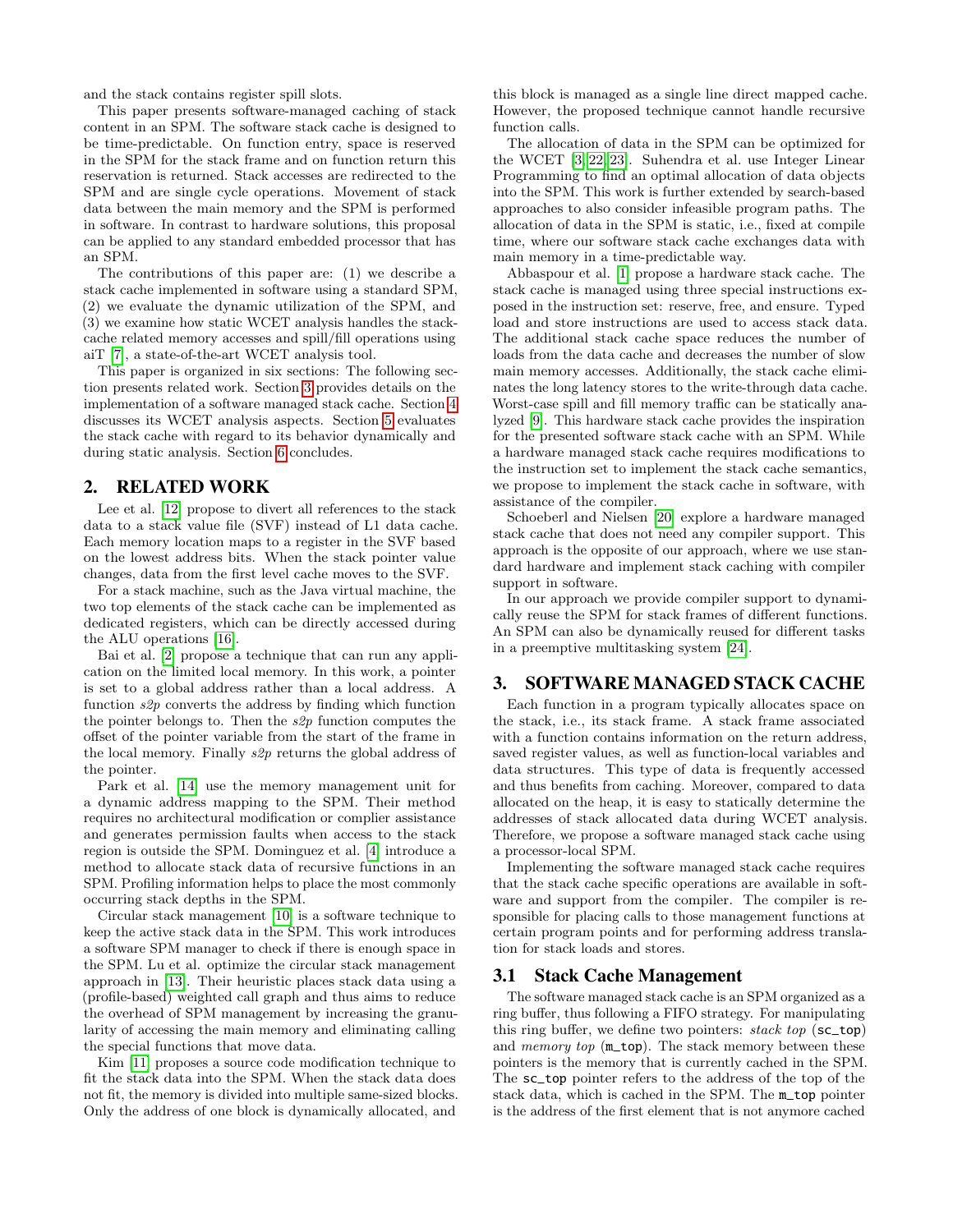

<span id="page-2-0"></span>Figure 1: Stack caching in the SPM.

in the SPM, therefore the top element of the part of the stack that resides in the main memory. Both pointers point into the stack area in the main memory. To redirect stack accesses to the SPM, the addresses are translated to point into the address area where the SPM is mapped. The SPM can also be seen as a sliding window into the main memory.

Figure [1](#page-2-0) shows the mapping of the stack area and the relation of the different pointers. The upper part of the main memory is reserved for the stack. From there the stack grows downward. The area between the largest address and m\_top in the main memory, shown in dark grey, contains stack data currently stored in main memory. The area between m\_top and sc\_top in the main memory, shown in light grey, marks the address range that is currently cached in the SPM.

The SPM starts at address SPM\_START. The area between the two pointers, shown in dark grey, contains the actually cached stack data. The pointers for the SPM are derived from m\_top and sc\_top as follows:

#### spm\_x\_top = (x\_top % SPM\_SIZE) + SPM\_START

The modulo operation computes the SPM relative address and allows the stack cache area to wrap around the SPM. Note that the SPM size is usually a power of 2 and therefore the modulo operation is performed with a simple bit masking AND operation.

In the following we show the stack manipulation functions in pseudo code. Note that these functions are called by compiler-inserted code and not by application code. We assume that the stack grows downwards. The array  $M[\]$  represents the memory, both the main memory and the SPM. For simplicity of the pseudo code we assume that the memory is organized in 32-bit words. The SPM is SPM\_SIZE words large and starts at address SPM\_START; it is represented as M[SPM\_START...SPM\_START+SPM\_SIZE-1].

Two processor registers are used for the stack cache: (1) the stack pointer sc\_top pointing to the top of the stack, as index into the main memory and (2) the memory pointer m\_top pointing to the last spilled word in main memory. At program start both pointers point to the same address, the word above the memory area reserved for the stack. The difference between these two pointers is the number of words from the stack that is cached in the SPM. In the following

def reserve(n): sc\_top -= n n\_spill = (m\_top - sc\_top - SPM\_SIZE) for i in range(n\_spill): m\_top -= 1 M[m\_top] = M[ SPM\_START + (m\_top % ,→ SPM\_SIZE)]

<span id="page-2-1"></span>Figure 2: The reserve function reserves n free words in the stack cache. It may spill data into main memory.

def free(n): sc\_top += n

#### <span id="page-2-2"></span>Figure 3: The free function drops n elements from the stack cache.

we describe the three stack manipulation functions: reserve, free, and ensure.

The reserve function is shown in Figure [2.](#page-2-1) This function is called on function entry to reserve the stack frame for the function. It reserves n words in the SPM for the called function by decrementing the stack pointer sc\_top by n. If the new stack frame overlaps with older stack content in the SPM, that older stack data is spilled to the main memory.

The free function, as shown in Figure [3,](#page-2-2) frees the stack frame of a function. It is called before function return. No data is exchanged between the SPM and main memory. Only the stack pointer sc\_top is incremented.

The ensure function, as shown in Figure [4,](#page-2-3) ensures that the actual stack frame is resident in the SPM. The caller calls ensure after function return from the callee. The caller's stack frame is n words large. If the content of the stack in the SPM is less than n words, the missing words are filled from main memory.

Load and store instructions access the stack area with a displacement disp relative to the stack pointer sc\_top. As the stack data is always in the SPM, those loads and stores are single cycle latency, similar to a hit in a data cache. The implementation of stack load and store functions is shown in Figure [5.](#page-3-2) The load and store addresses need a translation from the stack area in the main memory to the address area where the SPM is mapped. In practice the size of the SPM (or the part that is used for stack caching in the SPM) is a power of 2. In that case the modulo operation is reduced to a simple bit masking AND instruction.

#### 3.2 Compiler Support

An efficient implementation of the software stack cache

```
def ensure(n):
  n_{\text{full}} = n - (m_{\text{top}} - sc_{\text{top}})for i in range(n_fill):
     M[SPM_START + (m_ttop % SPM_SIZE)] =\hookrightarrow M[m_top]
     m_ttop += 1
```
<span id="page-2-3"></span>Figure 4: The ensure function ensures that at least n elements are valid in the stack cache. It may fill data from main memory.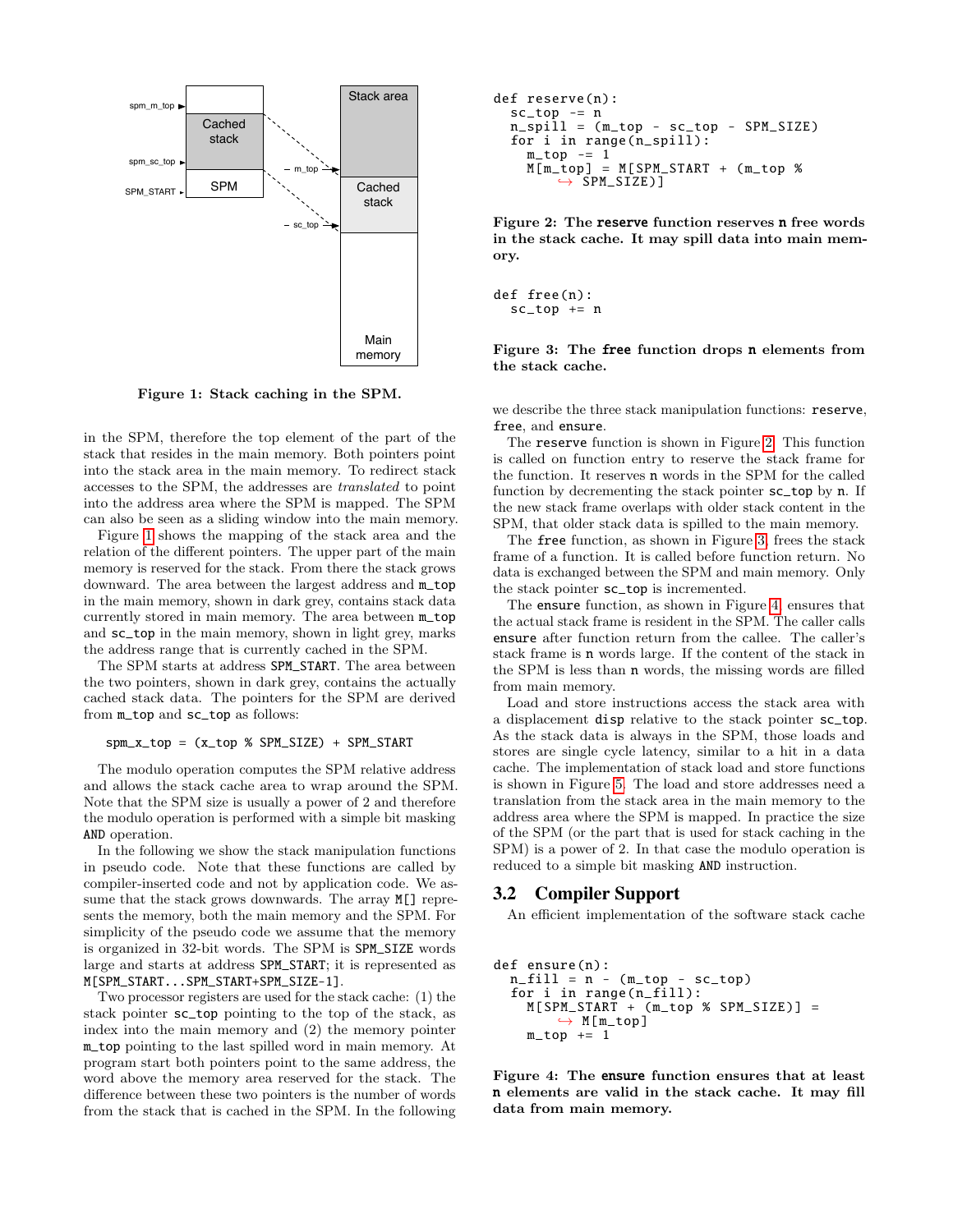```
def load(disp):
  return M[ SPM_START + (( sc_top + disp) %
      \rightarrow SPM_SIZE)]
def store(disp, val):
  M[ SPM_START + (( sc_top + disp) %
      \rightarrow SPM_SIZE)] = val
```
<span id="page-3-2"></span>Figure 5: Pseudo code for the stack accessing load and store instructions.

requires assistance of the compiler. By augmenting the calling conventions, we can reserve two registers for the sc\_top and m\_top pointers. Address translation from the stack address space of external memory to that of the SPM needs to be performed for every load from a source address and every store to a destination address. The compiler emits the arithmetic instructions for this purpose with the code that interacts with values on the stack.

Furthermore, to manage the stack cache, the compiler emits calls to the reserve and free functions within the function prologue and epilogue, respectively. A call to the ensure function is inserted after each call to another function in order to ensure that the stack frame of the caller is in the stack cache. However, it is not necessary to a call ensure after a call to a (leaf) function, which does not set up a stack frame of its own. This is a common technique employed by compilers and known as leaf optimization.

A stack cache cannot directly support certain objects that C-like languages allocate on the program stack. These are objects that are: (1) dynamically sized, (2) too large, or (3) escape the scope of the current function. The stack reservation (and freeing) is performed with a constant. Therefore, dynamically sized objects, created with alloca(), cannot be allocated on the stack cache. Objects that exceed the SPM size cannot be allocated in the SPM. If pointers to an object escape, to a callee, it cannot be guaranteed that the object is still cached in the SPM when the pointer is dereferenced in the callee. The stack area where this object is allocated might already be spilled to main memory. For all three cases, the compiler allocates these objects on a second stack outside the SPM cache.

At the compiler level, several optimizations can be applied to reduce the overhead of the stack cache: inlining of stack management functions reduces the overhead caused by calls. Given results from static analysis, further ensure operations can be avoided, when they are guaranteed to never reload data. Furthermore, for statically known pointer values, address translation for loads and stores can be simplified.

# <span id="page-3-0"></span>4. WORST-CASE EXECUTION TIME

Our motivation behind proposing a software stack cache is to develop computer architectures that are optimized for their provable WCET instead of their average-case execution time [\[17\]](#page-7-1). Therefore, we are interested how the software stack cache impacts static WCET analysis. Essentially, two classes of operations need to be considered by static analysis: (1) loads and stores that access the SPM allocated stack data and (2) the spill and fill operations.

# <span id="page-3-3"></span>4.1 Stack Access

An access to SPM allocated data uses a register as a stack

pointer and performs address translation. The result of the address translation always points to data within the address range of the SPM. A WCET analysis tool can be configured with memory access latencies depending on address ranges. Therefore, as long as static analysis can determine that the effective address of a stack load or store points into the SPM, these instructions will have single cycle latency. Since translated addresses cannot escape (note the modulo operations in Figure [5\)](#page-3-2), a local address (value) analysis is sufficient here.

As an alternative, the compiler, which necessarily knows about accesses to the stack cache, can share this information with the analysis tool. This could be achieved by providing per-instruction annotations.

### <span id="page-3-4"></span>4.2 Stack Spill and Fill

The second question with regard to static analysis is, whether the maximum number of fills and spills can be efficiently bounded through static analysis. Without any analysis, the conservative bound for each reserve and ensure operation would be based on its argument n and drastically overestimate the actual (worst-case) behavior. Tracking the worst-case state of the stack cache has previously been shown to be an inter-procedural analysis problem [\[9\]](#page-6-10).

With the stack cache implemented in software and its internal state exposed by the sc\_top and m\_top registers, an alternative to a custom-built analysis is to rely on an existing value/loop-bound analysis to analyze worst-case spilling and filling. For the results to be precise enough to make this approach viable, the value analysis must be interprocedural, context-sensitive, and has to support intervals. In Section [5.3,](#page-4-0) we show that AbsInt's aiT analysis based on abstract interpretation fulfills these requirements.

# <span id="page-3-1"></span>5. EVALUATION

To evaluate the efficiency of a software managed stack cache and its impact on WCET analysis, we consider our implementation for the Patmos processor [\[21\]](#page-7-9), which is a RISC processor. Patmos and the compiler are available in open source. Furthermore, the aiT WCET analyzer supports the instruction set of Patmos. We changed the compiler as follows:

- Two (out of 32) general-purpose registers are reserved for the sc\_top and m\_top pointers.
- The stack cache management operations (reserve, free, and ensure) are implemented as functions. The small functions may be inlined by the compiler.
- The compiler calls the stack cache management functions at the relevant program points and emits instructions to perform address translation for stack loads and stores.

#### 5.1 Setup

We measure the dynamic usage of different data areas with the MiBench benchmark suite [\[6\]](#page-6-11). All programs are compiled with the Patmos LLVM compiler (version 3.4) [\[15\]](#page-7-10) with full optimizations  $(-O3)$ . Global, link-time inlining is disabled. Measurements are performed using the cycle accurate platform simulator pasim. Our simulations assume a standard data cache alongside the software managed stack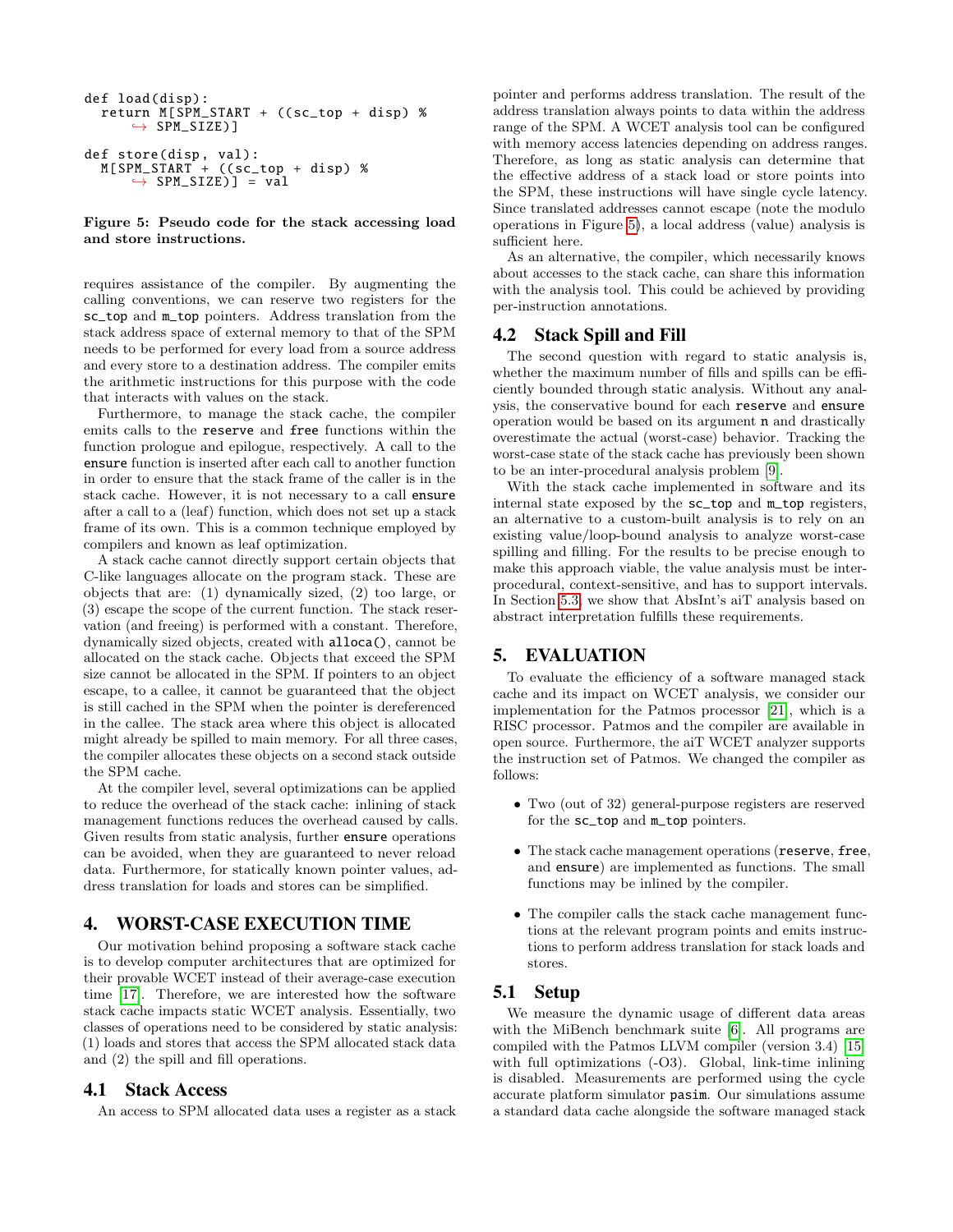cache. The data cache is 4-way set-associative with a writethrough strategy, 32-byte cache lines, and least-recentlyused (LRU) replacement. The data cache size is 2 KB. We explore the effect of different stack cache sizes on averagecase performance of loads and stores. Since the result of this measurement is the number of loads and stores to different memory types, the instruction cache configuration has no influence on the results.

The small sizes for the caches (data cache and stack cache) have been chosen, as the embedded benchmarks from MiBench have a rather small memory footprint. Furthermore, as shown in Figure [6,](#page-5-0) already a small stack cache of 256 bytes caches most stack accesses.

The MiBench benchmark suite includes medium sized programs that give a good workload for the stack cache utilization measurement. However, as loops are often unbound in those benchmarks and system functions called, they are not a good fit for WCET analysis.

Therefore, for the WCET analysis we use the WCET benchmark program Debie1 [\[8\]](#page-6-12). Debie1 is based on the onboard software of a satellite instrument. We use the definition of the analysis problem from the 2011 edition of the WCET tool challenge.<sup>[1](#page-4-1)</sup> Another option for WCET analysis would be the Malardalen benchmark collection [\[5\]](#page-6-13). However, those benchmarks are so small that most of the time local variables are allocated in registers and there is no activity on the stack. Compared to those benchmarks, Debie1 is a real application.

For WCET analysis, we use aiT version 14.04i [\[7\]](#page-6-0), the stateof-the-art static analysis tool from AbsInt, which is part of a3. aiT has been adapted to support Patmos within the T-CREST research project [\[18\]](#page-7-11). The programs are compiled with full optimization  $(-O3)$ . Global, link-time inlining is disabled. aiT is used with the default setting, the context sensitivity settings are: interproc flexible, max-length  $=$  inf, max-unroll  $=$  inf, default-unroll  $=$  2;.

The data cache is configured as follows: 2 KB, 32-byte cache lines, 4-way set-associative, LRU replacement, and write-through. We configure aiT with a memory latency of 42 clock cycles for a burst of 32 bytes for a cache miss. This corresponds to the system's behavior on the DE2-115 Altera FPGA board. The SPM for the stack cache is 2 KB. Accesses to data in the address range of the SPM are configured as single cycle accesses. We perform WCET analysis with an ideal instruction cache and with an instruction cache of 4 KB, 32 byte cache lines, 4-way set-associative, and with LRU replacement.

#### 5.2 Dynamic Stack Cache Utilization

To evaluate the effect of the software stack cache, we explore different scenarios with different stack cache sizes and a fixed data cache size of 2 KB. The results presented here are data derived from measurements with the cycle accurate Patmos simulator. We used the simulator to get detailed statistics of dynamic instruction counts, which is not possible in the current hardware implementation of Patmos.

Figure [6](#page-5-0) shows loads and stores to different memory areas per 100 instructions executed. We present the numbers for three configurations: with no stack cache, with a stack cache of 256 bytes, and one with a stack cache of 2 KB.

The green areas represent accesses to the SPM (software stack cache), accesses that are guaranteed single cycle latency. These accesses are only present in the two bars that include a

stack cache. These accesses can be quantified as single cycle accesses by a static WCET analysis tool. A large portion of those accesses improves the (predictable) performance.

The orange areas represent data cache accesses. In the bars that include a stack cache these accesses are to: (1) statically allocated objects, (2) heap allocated objects, and (3) objects allocated on the shadow stack. These accesses are hard to predict in static WCET analysis and are the target to be minimized.

Patmos supports data cache bypassing loads and stores. We use those instructions for the spill and fill operations between the stack cache and main memory. These uncached accesses are shown in blue at the top of the stacked bar chart. These accesses are practically not present in the configuration with a data cache only and when the stack cache is large enough.

Figure [6](#page-5-0) shows that most of the benchmarks can benefit even from a small stack cache (256 B). With the small cache configuration we see some uncached loads and stores indicating some spilling and filling. With the 2 KB configuration of the stack cache we observe no spilling or filling in all benchmarks. In that case the stack cache works perfectly.

There are also benchmarks that do not benefit from stack caching. E.g., rawcaudio and rawdaudio are using mostly static data and the only function called uses few local variables that can be allocated in registers. Similarly, the benchmark sha uses only very few local variables. crc32 is a single loop in the main function without any function call.

It should however be noted that using the software stack cache increases the number of instructions in total. Therefore, the cumulative accesses to the stack and data caches are different in the three configurations.

## <span id="page-4-0"></span>5.3 WCET Analysis

We explore the WCET analyzability of our stack cache with the state-of-the-art WCET analysis tool aiT from AbsInt [\[7\]](#page-6-0). We evaluate aiT's capability with regard to static analysis of stack cache accesses and spill/fill operations using a selection of small, medium, and large analysis problems for the Debie1 benchmark program. To focus on the effects of the data cache and the stack cache we assume an ideal instruction cache in the first experiment. As the additional instructions have an influence on the instruction cache we further provide results with an instruction cache.

To benefit from the stack cache for WCET analysis, we explore if a static WCET analysis tool can correctly determine that the accesses to the stack cache are single cycle operations and are not considered as accesses to main memory that are cached by the normal data cache.

The simple pointer arithmetic involved during the translation of addresses to the SPM space proves to be no problem for aiT's value analysis. With the correct access time for the SPM in the configuration, aiT assumes single cycle load and store latencies for all stack cache accesses during WCET calculation. This satisfies our requirement from Section [4.1.](#page-3-3)

In order to also properly bound the spill and fill activity (see Section [4.2\)](#page-3-4), we must take care that (1) the use of the two reserved registers does not contradict any assumptions that the analysis tool has about the platform's calling conventions; and (2) that during analysis no assumed side-effects invalidate the machine state so that the stack cache state (i.e., the values of its pointer registers) is also affected.

With our implementation, we did encounter the latter

<span id="page-4-1"></span><sup>1</sup><http://www.mrtc.mdh.se/projects/WCC/2011/>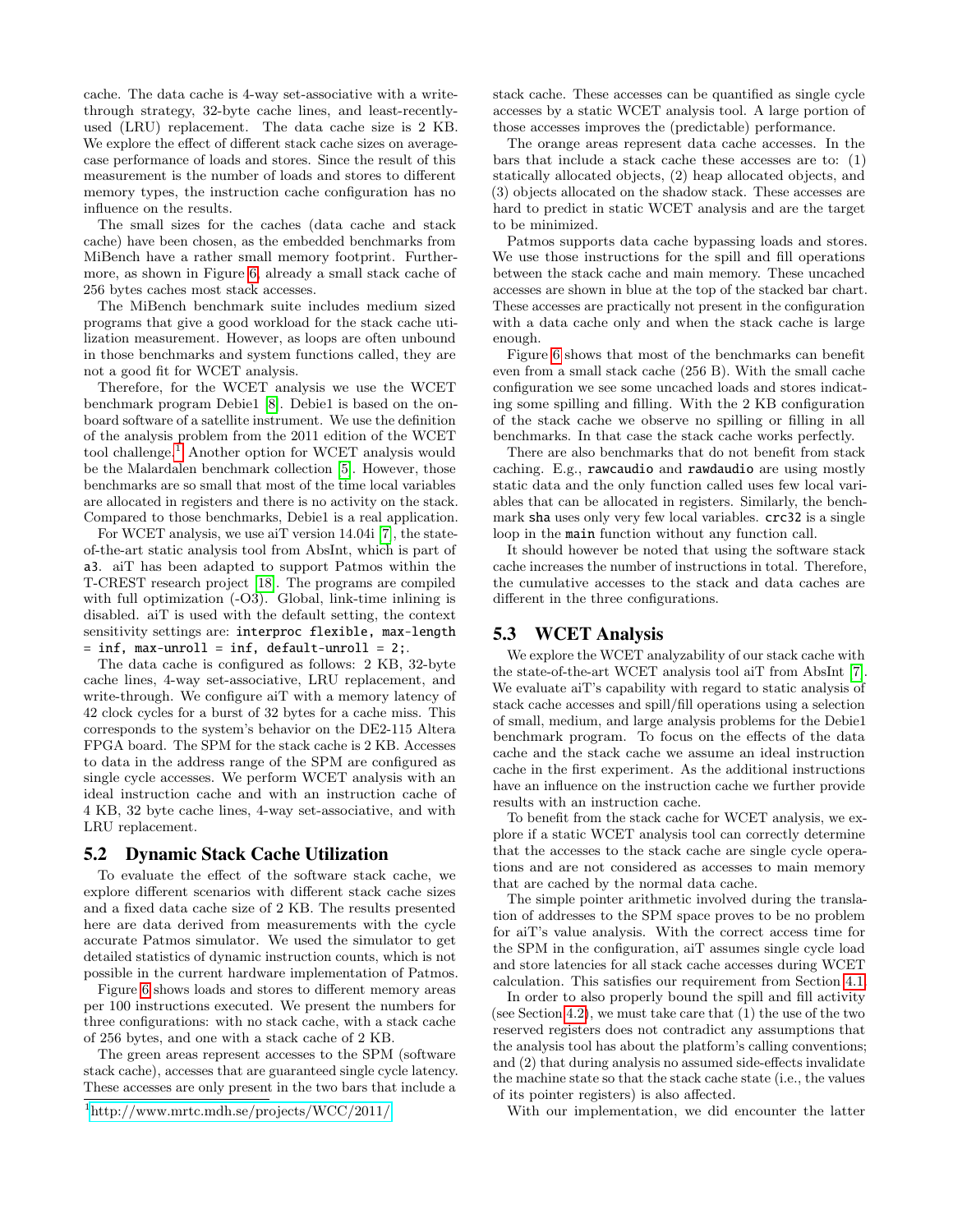

Figure 6: Memory accesses by memory type per 100 instructions (within each group: no stack cache, stack cache of 256 bytes, and stack cache of 2 KB).

<span id="page-5-0"></span>Table 1: Statistics from static WCET analysis of the Debie1 benchmark (2 KB stack cache)

<span id="page-5-1"></span>

| Problem     | Operations |          | Worst-case     |                | WCET no I\$ |        | WCET w. I\$ |             |
|-------------|------------|----------|----------------|----------------|-------------|--------|-------------|-------------|
|             | Res/Free   | Ensures  | Spills         | Fills          | Original    | SWSC   | Original    | <b>SWSC</b> |
| $Debie1-1$  |            | $\Omega$ | $\theta$       | $\Omega$       | 778         | 746    | 2,373       | 2,559       |
| $Debie1-4a$ | 10         | 20       | $\theta$       | $\theta$       | 5,204       | 5,208  | 6,660       | 6,826       |
| $Debie1-4b$ |            | 20       | $\overline{0}$ | $\Omega$       | 619         | 565    | 1,443       | 1,869       |
| $Debie1-4c$ | 3          | 4        | $\overline{0}$ | $\Omega$       | 483         | 459    | 1,050       | 1,188       |
| Debie1-4d   | 4          | 4        | $\overline{0}$ | $\Omega$       | 535         | 523    | 1.213       | 1,554       |
| Debie1-6a   | 16         | 63       | $\overline{0}$ | $\theta$       | 13,187      | 13,254 | 22,770      | 25,538      |
| Debie1-6c   | 16         | 63       | $\Omega$       | $\Omega$       | 27.121      | 24,433 | 43,186      | 42,249      |
| Debie1-6d   | 16         | 63       | $\overline{0}$ | $\overline{0}$ | 15,066      | 14,937 | 27,726      | 29,653      |

problem. The registers that hold sc\_top and m\_top are being set to their initial value during C runtime initialization, which cannot be fully analyzed, before execution enters the main function. Knowing the semantics of the reserved registers, we can solve this problem by providing an annotation to the WCET analysis that initializes the stack cache pointers right before entering main. In our concrete case, using the aiT analyzer, the annotation for this purpose is:

```
ais2 {
  routine "main" {
    enter with:<br>reg("r19")
                   = 0x5000000, # sc_toreg("r20") = 0x5000000; # m_top}
}
```
No further annotations are required for aiT to derive tight bounds on the loops for all reserve and ensure invocations. aiT even proves that no stack cache spills or fills occur in any of the benchmarks for a stack cache size of 2 KB, as shown in Table [1.](#page-5-1) This is expected since Debie1 does not exhibit a deep call stack. Table [1](#page-5-1) shows the static number of reserve-free pairs ('Res/Free'), as well as 'Ensure' operations in the code under analysis.

Compared to the 'Original' WCET bound, where the stack is backed by a data cache, the software stack cache ('SWSC') can yield a lower WCET bound due to fewer cache misses or improved analysis precision. This is represented by the columns under 'WCET', which assume a perfect instruction cache (i.e., every fetch is a cache hit). The impact of reserving two registers for the software stack cache is included in the WCET results. In general, we see in Table [1](#page-5-1) that WCET bounds tend to improve and that problem Debie-6c benefits most.

When the worst-case latencies from an instruction cache are included (see 'WCET w. I\$' columns), the stack cache improvement in our benchmarks is mostly outweighed by the impact of the increased code size on the instruction cache. For benchmark problem Debie-6c though, the result is a net benefit.

#### 5.4 Discussion

From the WCET analysis we can see that the number of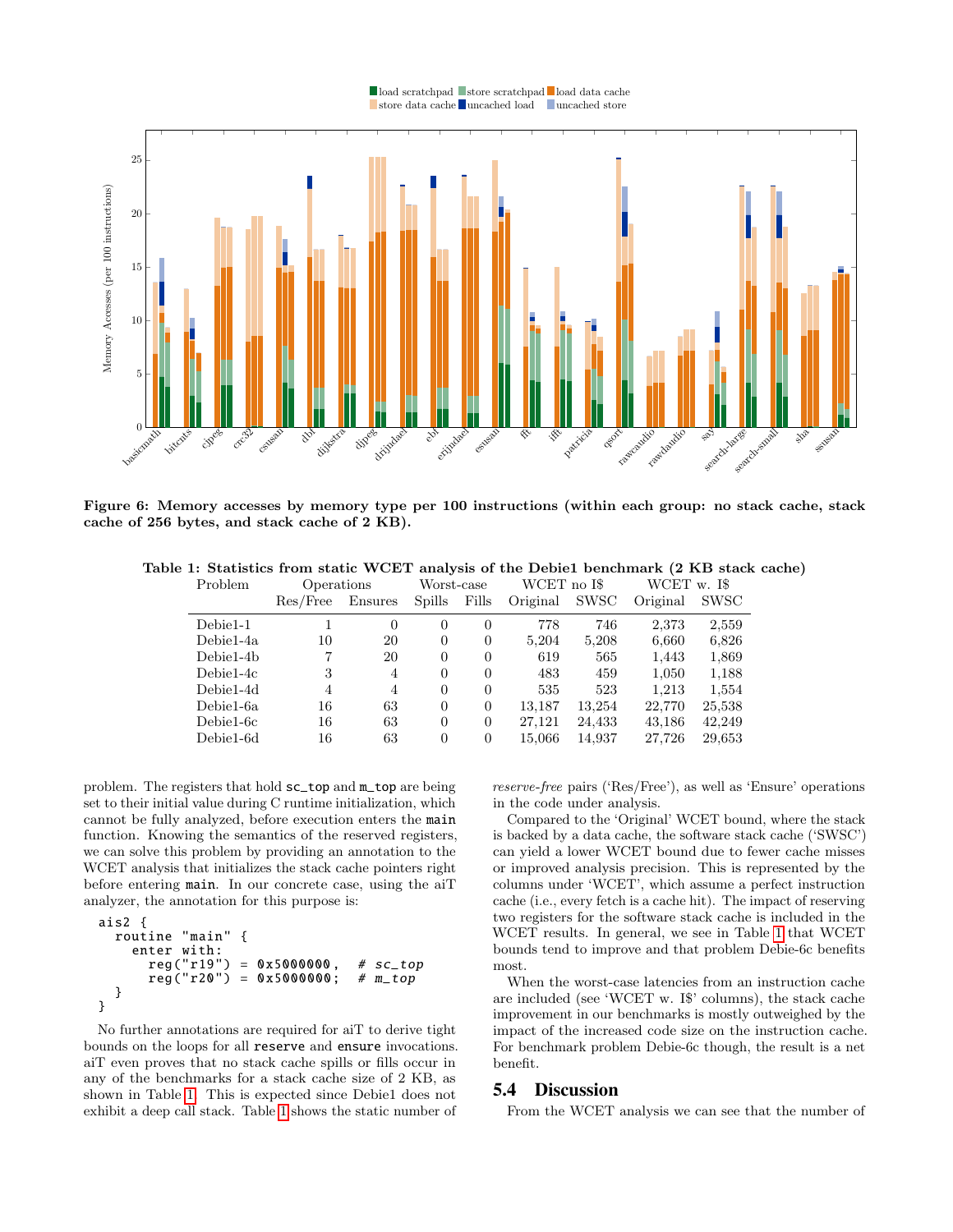executed instructions increases. For the WCET this increase in executed instructions offsets the improvement we gain with the stack cache in most cases. The reason for this increase is mainly caused by the address translation, which we perform for each stack load or store access. We consider optimizing this address translation code as future work.

The main issue in the address translation is that for each access the modulo operation has to be performed. If a stack frame is guaranteed not to cross the boundary of the SPM, a local stack pointer can be computed just once at function entry and used for all stack accesses. To enable this optimization, one option is to reuse the static analysis results about stack addresses during program compilation and insert the more efficient code when the stack frame is known to not cross the SPM address boundary.

Another option is to allocate stack frames in multiples of fixed block sizes, e.g., multiple of 8 words. In that case it is guaranteed that the first block address is within the SPM address range and the slots allocated in this first block need no modulo operation. The most accessed stack slots shall then be paced in the first block.

# <span id="page-6-1"></span>6. CONCLUSION

In this paper we present a mechanism to dynamically allocate stack frames in an on-chip scratchpad memory (SPM). This software stack cache is updated on function entry and exit to ensure that the stack frame of the active function is in the SPM. Using the SPM for stack data guarantees single cycle execution of loads and stores, equivalent to cache hits. This property can simplify worst-case execution time (WCET) analysis and can also reduce the WCET bound. To find an upper bound of the number of SPM memory exchanges on function entry and return, a WCET analysis tool needs to track the stack pointer values. We explored WCET analysis with the industry-standard tool aiT. Its integrated value analysis was able to: (1) detect that the stack accesses are in the SPM address range and are therefore counted as single cycle accesses and (2) track the two stack-related pointers and provide a tight bound on the loops for the stack spill and fill traffic.

#### Acknowledgment

The authors would like to thank Wolfgang Puffitsch for his helpful advice regarding the Patmos implementation. This work was partially funded under the European Union's 7th Framework Programme under grant agreement no. 288008: Time-predictable Multi-Core Architecture for Embedded Systems (T-CREST) and partially funded by the Danish Council for Independent Research | Technology and Production Sciences under the project RTEMP, contract no. 12-127600. Alexander Jordan was supported by the COST Action IC1202: Timing Analysis On Code-Level (TACLe).

## Source Access

The implementation of the software stack cache is opensource and available from

<https://github.com/t-crest/patmos-llvm> and <https://github.com/t-crest/patmos-newlib>

in the branch swscache.

#### 7. REFERENCES

- <span id="page-6-9"></span>[1] Sahar Abbaspour, Florian Brandner, and Martin Schoeberl. A time-predictable stack cache. In Proceedings of the 9th Workshop on Software Technologies for Embedded and Ubiquitous Systems, 2013.
- <span id="page-6-3"></span>[2] Ke Bai, A. Shrivastava, and S. Kudchadker. Stack data management for limited local memory (LLM) multi-core processors. In Proc. of the International Conference on Application-Specific Systems, Architectures and Processors, ASAP '11, pages 231–234. IEEE, 2011.
- <span id="page-6-8"></span>[3] Jean-Francois Deverge and Isabelle Puaut. Wcet-directed dynamic scratchpad memory allocation of data. In ECRTS '07: Proceedings of the 19th Euromicro Conference on Real-Time Systems, pages 179–190, Washington, DC, USA, 2007. IEEE Computer Society.
- <span id="page-6-4"></span>[4] Angel Dominguez, Nghi Nguyen, and Rajeev K. Barua. Recursive function data allocation to scratch-pad memory. In Proceedings of the 2007 International Conference on Compilers, Architecture, and Synthesis for Embedded Systems, CASES '07, pages 65–74, New York, NY, USA, 2007. ACM.
- <span id="page-6-13"></span>[5] Jan Gustafsson, Adam Betts, Andreas Ermedahl, and Björn Lisper. The mälardalen wcet benchmarks - past, present and future. In Proceedings of the 10th International Workshop on Worst-Case Execution Time Analysis, July 2010.
- <span id="page-6-11"></span>[6] Matthew R. Guthaus, Jeffrey S. Ringenberg, Dan Ernst, Todd M. Austin, Trevor Mudge, and Richard B. Brown. MiBench: A free, commercially representative embedded benchmark suite. In Proc. of the Workshop on Workload Characterization, WWC '01, 2001.
- <span id="page-6-0"></span>[7] Reinhold Heckmann and Christian Ferdinand. Worst-case execution time prediction by static program analysis. Technical report, AbsInt Angewandte Informatik GmbH. [Online, last accessed November 2013].
- <span id="page-6-12"></span>[8] Niklas Holsti, Thomas Långbacka, and Sami Saarinen. Using a worst-case execution-time tool for real-time verification of the DEBIE software. In Proc. of the Data Systems in Aerospace Conference, page 307. ESA, 2000.
- <span id="page-6-10"></span>[9] Alexander Jordan, Florian Brandner, and Martin Schoeberl. Static analysis of worst-case stack cache behavior. In Proceedings of the 21st International Conference on Real-Time Networks and Systems (RTNS 2013), pages 55–64, New York, NY, USA, 2013. ACM.
- <span id="page-6-5"></span>[10] A. Kannan, A. Shrivastava, A. Pabalkar, and Jong eun Lee. A software solution for dynamic stack management on scratch pad memory. In Proc. of the Asia and South Pacific Design Automation Conference, ASP-DAC '09, pages 612–617. IEEE, 2009.
- <span id="page-6-7"></span>[11] Sungjun Kim. Using scratchpad memory for stack data in hard real-time embedded systems, 2011.
- <span id="page-6-2"></span>[12] Hsien-Hsin S. Lee, Mikhail Smelyanskiy, Gary S. Tyson, and Chris J. Newburn. Stack value file: Custom microarchitecture for the stack. In Proc. of the International Symposium on High-Performance Computer Architecture, HPCA '01, pages 5–14. IEEE, 2001.
- <span id="page-6-6"></span>[13] Jing Lu, Ke Bai, and A. Shrivastava. SSDM: Smart